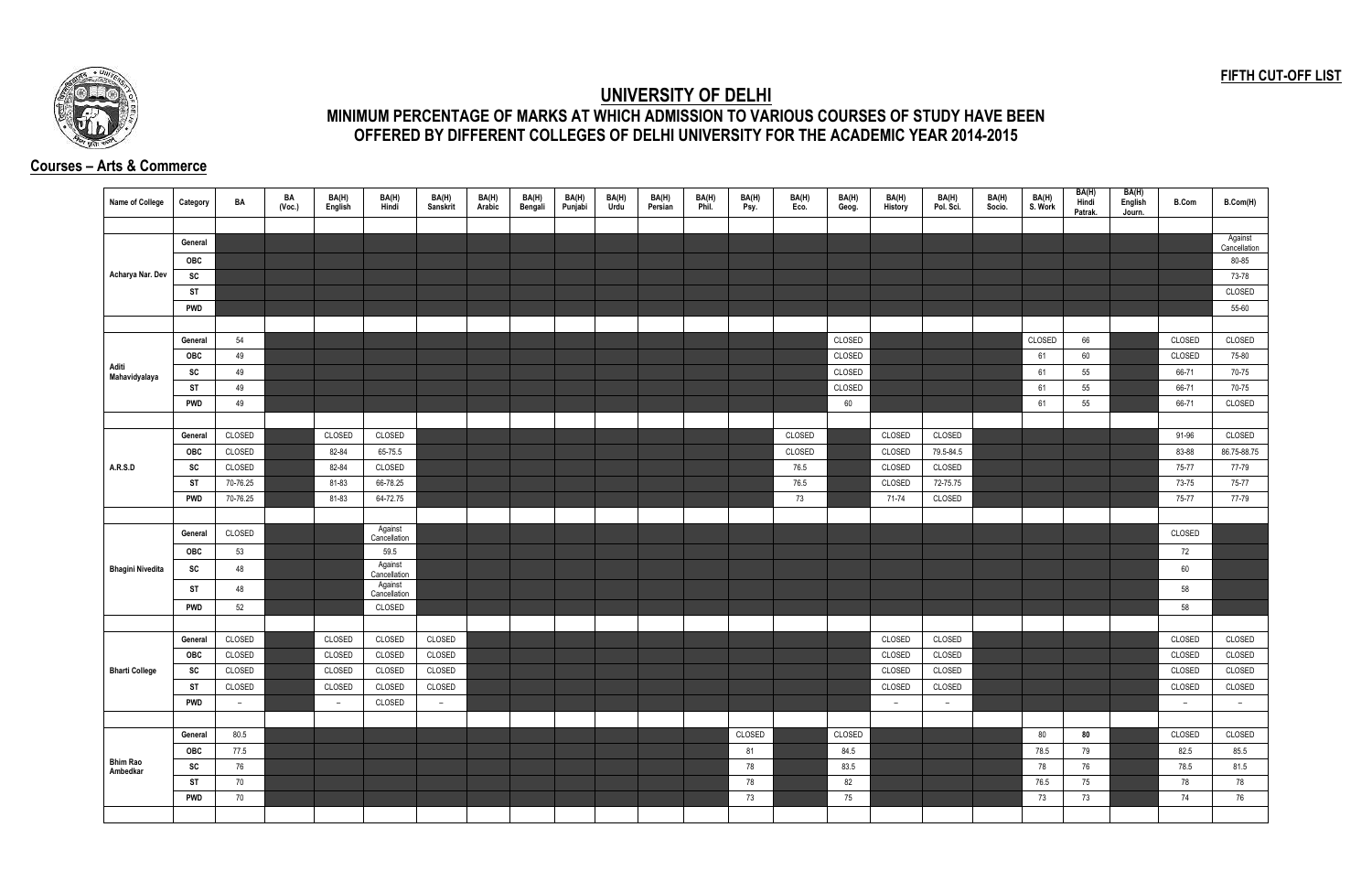| Name of College               | Category                | BA               | BA<br>(Vec.) | BA(H)<br>English | BA(H)<br>Hindi   | BA(H)<br>Sanskrit | BA(H)<br>Arabic | BA(H)<br>Bengali | BA(H)<br>Punjabi | BA(H)<br>Urdu | BA(H)<br>Persian | BA(H)<br>Phil. | BA(H)<br>Psy. | BA(H)<br>Eco.        | BA(H)<br>Geog.   | BA(H)<br>History   | BA(H)<br>Pol. Sci. | BA(H)<br>Socio. | BA(H)<br>S. Work | BA(H)<br>Hindi<br>Patrak. | BA(H)<br>English<br>Journ. | <b>B.Com</b> | B.Com(H)             |
|-------------------------------|-------------------------|------------------|--------------|------------------|------------------|-------------------|-----------------|------------------|------------------|---------------|------------------|----------------|---------------|----------------------|------------------|--------------------|--------------------|-----------------|------------------|---------------------------|----------------------------|--------------|----------------------|
|                               |                         |                  |              |                  |                  |                   |                 |                  |                  |               |                  |                |               |                      |                  |                    |                    |                 |                  |                           |                            |              |                      |
|                               | General                 |                  |              |                  |                  |                   |                 |                  |                  |               |                  |                |               | CLOSED               |                  | CLOSED             |                    |                 |                  |                           |                            |              | CLOSED               |
| College of Voc.               | OBC                     |                  |              |                  |                  |                   |                 |                  |                  |               |                  |                |               | 85.5-88.25           |                  | CLOSED             |                    |                 |                  |                           |                            |              | 87-90                |
| <b>Studies</b>                | SC                      |                  |              |                  |                  |                   |                 |                  |                  |               |                  |                |               | 81.5-83.75           |                  | CLOSED             |                    |                 |                  |                           |                            |              | 83.75-86.75          |
|                               | <b>ST</b><br><b>PWD</b> |                  |              |                  |                  |                   |                 |                  |                  |               |                  |                |               | 79-82.75<br>78-81.75 |                  | CLOSED<br>64-64.75 |                    |                 |                  |                           |                            |              | 81-84.75<br>80-83.75 |
|                               |                         |                  |              |                  |                  |                   |                 |                  |                  |               |                  |                |               |                      |                  |                    |                    |                 |                  |                           |                            |              |                      |
|                               | General                 | CLOSED           |              | CLOSED           | 77.75            | CLOSED            |                 |                  |                  |               |                  | CLOSED         | CLOSED        | CLOSED               |                  | CLOSED             | CLOSED             |                 |                  |                           |                            | CLOSED       | 95.75                |
|                               | <b>OBC</b>              | 79               |              | CLOSED           | 68               | 48                |                 |                  |                  |               |                  | 74             | 85            | 91                   |                  | 83-85              | 86                 |                 |                  |                           |                            | CLOSED       | 92.25                |
| <b>Daulat Ram</b>             | SC                      | CLOSED           |              | 86               | CLOSED           | 48                |                 |                  |                  |               |                  | CLOSED         | 83            | 85.25                |                  | CLOSED             | CLOSED             |                 |                  |                           |                            | CLOSED       | CLOSED               |
|                               | <b>ST</b>               | CLOSED           |              | 84               | 67               | 48                |                 |                  |                  |               |                  | 74             | 86            | 79                   |                  | CLOSED             | 84                 |                 |                  |                           |                            | CLOSED       | 80.5                 |
|                               | <b>PWD</b>              | CLOSED           |              | 80               | CLOSED           | 48                |                 |                  |                  |               |                  | 74             | 83            | 70                   |                  | CLOSED             | 78                 |                 |                  |                           |                            | CLOSED       | 80.75                |
|                               |                         |                  |              |                  |                  |                   |                 |                  |                  |               |                  |                |               |                      |                  |                    |                    |                 |                  |                           |                            |              |                      |
|                               | General                 | CLOSED           |              | CLOSED           |                  |                   |                 |                  |                  |               |                  |                |               |                      |                  |                    |                    |                 |                  |                           |                            |              | CLOSED               |
|                               | OBC                     | CLOSED           |              | CLOSED           |                  |                   |                 |                  |                  |               |                  |                |               |                      |                  |                    |                    |                 |                  |                           |                            |              | 86                   |
| Deen Dayal                    | SC                      | CLOSED           |              | CLOSED           |                  |                   |                 |                  |                  |               |                  |                |               |                      |                  |                    |                    |                 |                  |                           |                            |              | 78                   |
| Upadhayaya                    | <b>ST</b>               | 65               |              | 79               |                  |                   |                 |                  |                  |               |                  |                |               |                      |                  |                    |                    |                 |                  |                           |                            |              | 64                   |
|                               | <b>PWD</b>              | 58               |              | 65               |                  |                   |                 |                  |                  |               |                  |                |               |                      |                  |                    |                    |                 |                  |                           |                            |              | 55                   |
|                               |                         |                  |              |                  |                  |                   |                 |                  |                  |               |                  |                |               |                      |                  |                    |                    |                 |                  |                           |                            |              |                      |
|                               |                         |                  |              |                  |                  |                   |                 |                  |                  |               |                  |                |               |                      |                  |                    |                    |                 |                  |                           |                            |              |                      |
|                               | General                 | CLOSED           |              | 91.2             |                  |                   |                 |                  |                  |               |                  |                |               | CLOSED               |                  | CLOSED             | CLOSED             |                 |                  |                           | 92.5-96.5                  | CLOSED       | CLOSED               |
|                               | <b>OBC</b>              | CLOSED           |              | 87.5             |                  |                   |                 |                  |                  |               |                  |                |               | CLOSED               |                  | CLOSED             | CLOSED             |                 |                  |                           | 91.25-93.25                | 88.5-90.5    | 90.5-92              |
| Delhi Coll. of<br>Arts & Com. | <b>SC</b>               | CLOSED           |              | 85               |                  |                   |                 |                  |                  |               |                  |                |               | 85.5                 |                  | 79-80.5            | CLOSED             |                 |                  |                           | 90-92.75                   | 85.5-87.5    | 87-89                |
|                               | <b>ST</b>               | 71.25-79.75      |              | 85               |                  |                   |                 |                  |                  |               |                  |                |               | 85.5                 |                  | 79-80.5            | CLOSED             |                 |                  |                           | 90-92.75                   | 84.75-87     | 86-88                |
|                               | <b>PWD</b>              | 71.25-79.75      |              | 87.5             |                  |                   |                 |                  |                  |               |                  |                |               | 85.5                 |                  | 79-80.5            | 80.5-88.5          |                 |                  |                           | 91.25-93.25                | 88.5-90.5    | 90.5-92              |
|                               |                         |                  |              |                  |                  |                   |                 |                  |                  |               |                  |                |               |                      |                  |                    |                    |                 |                  |                           |                            |              |                      |
|                               | General                 | CLOSED           |              | CLOSED           | CLOSED           | CLOSED            |                 |                  |                  |               |                  |                |               | CLOSED               |                  | <b>CLOSED</b>      | CLOSED             |                 |                  |                           |                            |              | CLOSED               |
|                               | <b>OBC</b>              | CLOSED           |              | 80.5             | CLOSED           | CLOSED            |                 |                  |                  |               |                  |                |               | CLOSED               |                  | CLOSED             | CLOSED             |                 |                  |                           |                            |              | 84                   |
| Deshbandhu                    | SC                      | 65               |              | 75               | 63               | CLOSED            |                 |                  |                  |               |                  |                |               | CLOSED               |                  | CLOSED             | CLOSED             |                 |                  |                           |                            |              | CLOSED               |
|                               | <b>ST</b>               | CLOSED           |              | CLOSED           | 55               | 43                |                 |                  |                  |               |                  |                |               | 66                   |                  | CLOSED             | 70                 |                 |                  |                           |                            |              | 63                   |
|                               | <b>PWD</b>              | 62               |              | 82               | CLOSED           | CLOSED            |                 |                  |                  |               |                  |                |               | 77                   |                  | 63                 | 69                 |                 |                  |                           |                            |              | 86                   |
|                               |                         |                  |              |                  |                  |                   |                 |                  |                  |               |                  |                |               |                      |                  |                    |                    |                 |                  |                           |                            |              |                      |
|                               | General                 | CLOSED           |              | CLOSED           | CLOSED           |                   |                 |                  |                  |               |                  |                |               |                      |                  |                    | CLOSED             |                 |                  |                           |                            | 88.5-88.75   | CLOSED               |
|                               | <b>OBC</b>              | CLOSED           |              | CLOSED           | CLOSED           |                   |                 |                  |                  |               |                  |                |               |                      |                  |                    | 75-77              |                 |                  |                           |                            | CLOSED       | CLOSED               |
| Ramanujan                     | SC                      | CLOSED           |              | CLOSED           | CLOSED           |                   |                 |                  |                  |               |                  |                |               |                      |                  |                    | CLOSED             |                 |                  |                           |                            | 72           | 77-78                |
|                               | <b>ST</b>               | CLOSED           |              | CLOSED           | CLOSED           |                   |                 |                  |                  |               |                  |                |               |                      |                  |                    | CLOSED             |                 |                  |                           |                            | 60           | 65                   |
|                               | PWD                     | 54               |              | 70               | 60               |                   |                 |                  |                  |               |                  |                |               |                      |                  |                    | 65                 |                 |                  |                           |                            | 65           | 70                   |
|                               |                         |                  |              |                  |                  |                   |                 |                  |                  |               |                  |                |               |                      |                  |                    |                    |                 |                  |                           |                            |              |                      |
|                               | General                 | CLOSED<br>CLOSED |              | CLOSED           | CLOSED<br>CLOSED |                   |                 |                  |                  |               |                  |                |               | CLOSED<br>84.25      | CLOSED           | CLOSED             | CLOSED<br>CLOSED   |                 |                  |                           |                            | CLOSED       | CLOSED<br>CLOSED     |
|                               | <b>OBC</b>              |                  |              | CLOSED<br>CLOSED | CLOSED           |                   |                 |                  |                  |               |                  |                |               | CLOSED               | CLOSED<br>CLOSED | CLOSED<br>69.5     | CLOSED             |                 |                  |                           |                            | 83.75        |                      |
| <b>Dyal Singh</b>             | SC<br><b>ST</b>         | CLOSED<br>CLOSED |              | CLOSED           | CLOSED           |                   |                 |                  |                  |               |                  |                |               | 71.5                 | CLOSED           | 67.5               | CLOSED             |                 |                  |                           |                            | 75<br>68     | 78<br>64             |
|                               | <b>PWD</b>              | CLOSED           |              | CLOSED           | CLOSED           |                   |                 |                  |                  |               |                  |                |               | 50                   | CLOSED           | CLOSED             | CLOSED             |                 |                  |                           |                            | 50           | 50                   |
|                               |                         |                  |              |                  |                  |                   |                 |                  |                  |               |                  |                |               |                      |                  |                    |                    |                 |                  |                           |                            |              |                      |
|                               |                         |                  |              |                  |                  |                   |                 |                  |                  |               |                  |                |               |                      |                  |                    |                    |                 |                  |                           |                            |              |                      |
|                               |                         |                  |              |                  |                  |                   |                 |                  |                  |               |                  |                |               |                      |                  |                    |                    |                 |                  |                           |                            |              |                      |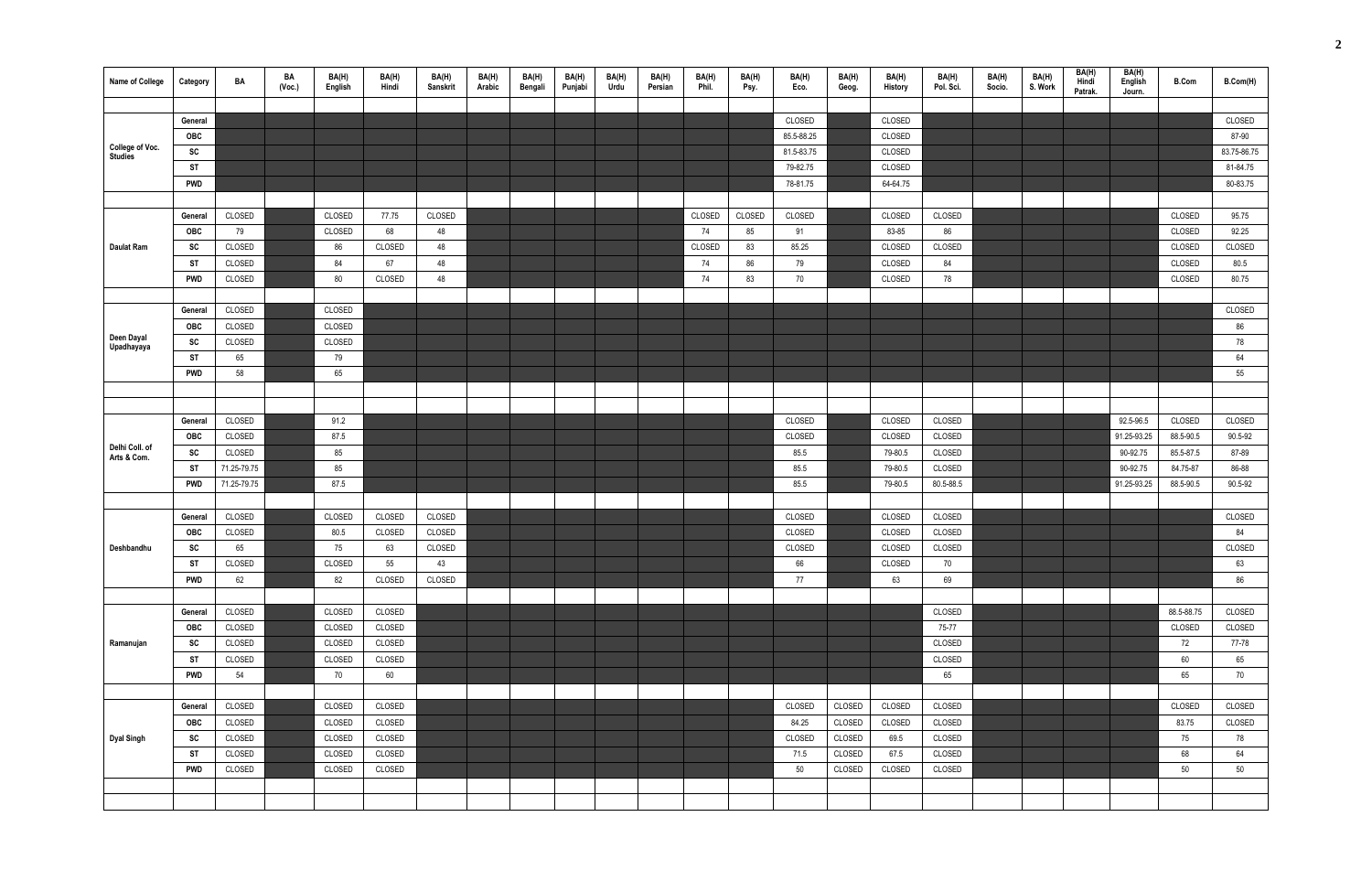| Name of College   | Category              | BA             | BA<br>(Voc.) | BA(H)<br>English | BA(H)<br>Hindi   | BA(H)<br>Sanskrit | BA(H)<br>Arabic | BA(H)<br>Bengali | BA(H)<br>Punjabi | BA(H)<br>Urdu | BA(H)<br>Persian | BA(H)<br>Phil. | BA(H)<br>Psy.                | BA(H)<br>Eco.      | BA(H)<br>Geog. | BA(H)<br>History | BA(H)<br>Pol. Sci. | BA(H)<br>Socio.          | BA(H)<br>S. Work                                  | BA(H)<br>Hindi | BA(H)<br>English                      | <b>B.Com</b> | B.Com(H)          |
|-------------------|-----------------------|----------------|--------------|------------------|------------------|-------------------|-----------------|------------------|------------------|---------------|------------------|----------------|------------------------------|--------------------|----------------|------------------|--------------------|--------------------------|---------------------------------------------------|----------------|---------------------------------------|--------------|-------------------|
|                   |                       |                |              |                  |                  |                   |                 |                  |                  |               |                  |                |                              |                    |                |                  |                    |                          |                                                   | Patrak.        | Journ.                                |              |                   |
|                   | General               | CLOSED         | 76.5-81.75   | CLOSED           |                  |                   |                 |                  |                  |               |                  |                |                              |                    |                |                  | CLOSED             |                          |                                                   |                |                                       | 87           | CLOSED            |
|                   | <b>OBC</b>            | 69             | 68-71        | 76               |                  |                   |                 |                  |                  |               |                  |                |                              |                    |                |                  | CLOSED             |                          |                                                   |                |                                       | 77           | 78                |
| Dyal Singh (Eve.) | SC                    | 67             | 65-67        | 73               |                  |                   |                 |                  |                  |               |                  |                |                              |                    |                |                  | CLOSED             |                          |                                                   |                |                                       | 65           | 65                |
|                   | <b>ST</b>             | 67             | 65-67        | 73               |                  |                   |                 |                  |                  |               |                  |                |                              |                    |                |                  | CLOSED             |                          |                                                   |                |                                       | 60           | 60                |
|                   | <b>PWD</b>            | 55             | 50-55        | 55               |                  |                   |                 |                  |                  |               |                  |                |                              |                    |                |                  | CLOSED             |                          |                                                   |                |                                       | 55           | 55                |
|                   |                       |                |              |                  |                  |                   |                 |                  |                  |               |                  |                |                              |                    |                |                  |                    |                          |                                                   |                |                                       |              |                   |
|                   | General               |                |              |                  |                  |                   |                 |                  |                  |               |                  |                |                              |                    |                |                  |                    |                          |                                                   |                |                                       |              |                   |
|                   | OBC                   |                |              |                  |                  |                   |                 |                  |                  |               |                  |                |                              |                    |                |                  |                    |                          |                                                   |                |                                       |              |                   |
| Gargi             | SC                    |                |              |                  |                  |                   |                 |                  |                  |               |                  |                | - INFORMATION NOT RECEIVED - |                    |                |                  |                    |                          |                                                   |                |                                       |              |                   |
|                   | <b>ST</b>             |                |              |                  |                  |                   |                 |                  |                  |               |                  |                |                              |                    |                |                  |                    |                          |                                                   |                |                                       |              |                   |
|                   | <b>PWD</b>            |                |              |                  |                  |                   |                 |                  |                  |               |                  |                |                              |                    |                |                  |                    |                          |                                                   |                |                                       |              |                   |
|                   |                       |                |              |                  |                  |                   |                 |                  |                  |               |                  |                |                              |                    |                |                  |                    |                          |                                                   |                |                                       |              |                   |
|                   | General               | 84.25-93.75    |              | 94.5-96          | 80.5-85          | CLOSED            |                 |                  |                  |               |                  |                |                              | 96.5-97            |                | 92.75-94.75      |                    |                          |                                                   |                |                                       |              | CLOSED            |
|                   | <b>OBC</b>            | 84-92          |              | 91.25-92.75      | 77.5-82.5        | 62-67             |                 |                  |                  |               |                  |                |                              | 94-94.75           |                | CLOSED           |                    |                          |                                                   |                |                                       |              | 94.25-96.25       |
| Hans Raj          | <b>SC</b>             | 84-87          |              | 87-90            | 77-82            | 59-64             |                 |                  |                  |               |                  |                |                              | 90-91              |                | 86-88            |                    |                          |                                                   |                |                                       |              | 90-92             |
|                   | <b>ST</b>             | 84-87          |              | 86-90            | 77-82            | 57-62             |                 |                  |                  |               |                  |                |                              | 87-88              |                | CLOSED           |                    |                          |                                                   |                |                                       |              | 81.5-83.5         |
|                   | <b>PWD</b>            | 84-92          |              | 90-92            | 77-82            | 58-63             |                 |                  |                  |               |                  |                |                              | 91-92              |                | CLOSED           |                    |                          |                                                   |                |                                       |              | 87.25-96          |
|                   |                       |                |              |                  |                  |                   |                 |                  |                  |               |                  |                |                              |                    |                |                  |                    |                          |                                                   |                |                                       |              |                   |
|                   | General<br><b>OBC</b> | CLOSED         |              | 95.5-97          | CLOSED           | CLOSED<br>54-66   |                 |                  |                  |               |                  | 92.5-96.5      |                              | 96.5-98            |                | CLOSED<br>90-93  | CLOSED             | 93.5-95.5<br>91.25-93.25 |                                                   |                |                                       |              | CLOSED<br>94.5-97 |
| Hindu             | <b>SC</b>             | CLOSED<br>87.5 |              | CLOSED<br>CLOSED | CLOSED<br>CLOSED | CLOSED            |                 |                  |                  |               |                  | 85-89<br>84.5  |                              | 94.75-97<br>CLOSED |                | CLOSED           | CLOSED<br>CLOSED   | 88                       |                                                   |                |                                       |              | 91.25             |
|                   | <b>ST</b>             | 87.5           |              | CLOSED           | CLOSED           | 55                |                 |                  |                  |               |                  | 85             |                              | 91                 |                | CLOSED           | CLOSED             | 90                       |                                                   |                |                                       |              | CLOSED            |
|                   | <b>PWD</b>            | CLOSED         |              | CLOSED           | CLOSED           | CLOSED            |                 |                  |                  |               |                  | 84.5           |                              | 90                 |                | 86               | CLOSED             | 90                       |                                                   |                |                                       |              | 90.25             |
|                   |                       |                |              |                  |                  |                   |                 |                  |                  |               |                  |                |                              |                    |                |                  |                    |                          |                                                   |                |                                       |              |                   |
|                   | General               | CLOSED         |              | CLOSED           | CLOSED           | 46                |                 |                  |                  |               |                  | CLOSED         | CLOSED                       | CLOSED             |                | 90-92            | CLOSED             |                          |                                                   |                |                                       |              | 95.75             |
|                   | <b>OBC</b>            | 64-69          |              | CLOSED           | 71               | 40.5              |                 |                  |                  |               |                  | 78.5           | 88                           | CLOSED             |                | 81-85            | 84                 |                          | General                                           | <b>CLOSED</b>  | BA(H) Mass Media & Mass Communication |              | 90.5              |
| I.P. College      | <b>SC</b>             | 67-72          |              | CLOSED           | 72               | 43.5              |                 |                  |                  |               |                  | 74             | 88                           | 80                 |                | 81               | 82.5               |                          | <b>OBC</b><br>$\sim 10$<br>$\overline{\text{SC}}$ | 86<br>78       |                                       |              | 81                |
|                   | ST                    | 68-73          |              | CLOSED           | 72               | 43.5              |                 |                  |                  |               |                  | 76.5           | 87                           | 79                 |                | 86.5             | CLOSED             |                          | ST<br>$\mathcal{L}$                               | 78             |                                       |              | 73                |
|                   | <b>PWD</b>            | 60-65          |              | 74               | CLOSED           | 44                |                 |                  |                  |               |                  | 73             | 80                           | 75                 |                | 80               | $80\,$             |                          | PwD                                               | <b>CLOSED</b>  |                                       |              | 78                |
|                   |                       |                |              |                  |                  |                   |                 |                  |                  |               |                  |                |                              |                    |                |                  |                    |                          |                                                   |                |                                       |              |                   |
|                   | General               | CLOSED         |              | CLOSED           | CLOSED           | CLOSED            |                 |                  |                  |               |                  | CLOSED         |                              | CLOSED             |                | CLOSED           | CLOSED             | CLOSED                   |                                                   |                |                                       | 90           | CLOSED            |
| Janki Devi        | OBC                   | CLOSED         |              | CLOSED           | CLOSED           | 44                |                 |                  |                  |               |                  | 76.5           |                              | 85                 |                | 74-78            | 78-83              | 76                       |                                                   |                |                                       | 78           | CLOSED            |
| Memorial          | SC                    | CLOSED         |              | CLOSED           | CLOSED           | CLOSED            |                 |                  |                  |               |                  | 69.5           |                              | 82                 |                | CLOSED           | CLOSED             | 74                       |                                                   |                |                                       | 74           | 76                |
|                   | <b>ST</b>             | 69             |              | 75               | CLOSED           | 44                |                 |                  |                  |               |                  | 69.5           |                              | 82                 |                | 69-73            | 74-78              | 72                       |                                                   |                |                                       | 74           | 76                |
|                   | <b>PWD</b>            | 69             |              | 75               | CLOSED           | 44                |                 |                  |                  |               |                  | 69.5           |                              | 82                 |                | 69-73            | 69-73              | 72                       |                                                   |                |                                       | 74           | 76                |
|                   | General               | CLOSED         |              | CLOSED           | CLOSED           | 45                |                 |                  |                  |               |                  |                |                              | 92.75              |                | CLOSED           | CLOSED             |                          |                                                   |                | CLOSED                                | CLOSED       | CLOSED            |
|                   | OBC                   | 62             |              | CLOSED           | 55               | 40.5              |                 |                  |                  |               |                  |                |                              | 83                 |                | 65.5-69          | CLOSED             |                          |                                                   |                | 82.5                                  | CLOSED       | 83.25             |
| Kalindi           | SC                    | CLOSED         |              | CLOSED           | CLOSED           | 40.5              |                 |                  |                  |               |                  |                |                              | 70                 |                | CLOSED           | CLOSED             |                          |                                                   |                | 81                                    | 72           | 78.5              |
|                   | <b>ST</b>             | 63             |              | 74.5             | 55               | 40.5              |                 |                  |                  |               |                  |                |                              | 70                 |                | 63-68            | CLOSED             |                          |                                                   |                | 81                                    | 70           | 78                |
|                   | <b>PWD</b>            | 63             |              | 75               | CLOSED           | 40.5              |                 |                  |                  |               |                  |                |                              | 70                 |                | 63-68            | 65-70              |                          |                                                   |                | 81                                    | 74           | 79                |
|                   |                       |                |              |                  |                  |                   |                 |                  |                  |               |                  |                |                              |                    |                |                  |                    |                          |                                                   |                |                                       |              |                   |
|                   |                       |                |              |                  |                  |                   |                 |                  |                  |               |                  |                |                              |                    |                |                  |                    |                          |                                                   |                |                                       |              |                   |
|                   |                       |                |              |                  |                  |                   |                 |                  |                  |               |                  |                |                              |                    |                |                  |                    |                          |                                                   |                |                                       |              |                   |
|                   |                       |                |              |                  |                  |                   |                 |                  |                  |               |                  |                |                              |                    |                |                  |                    |                          |                                                   |                |                                       |              |                   |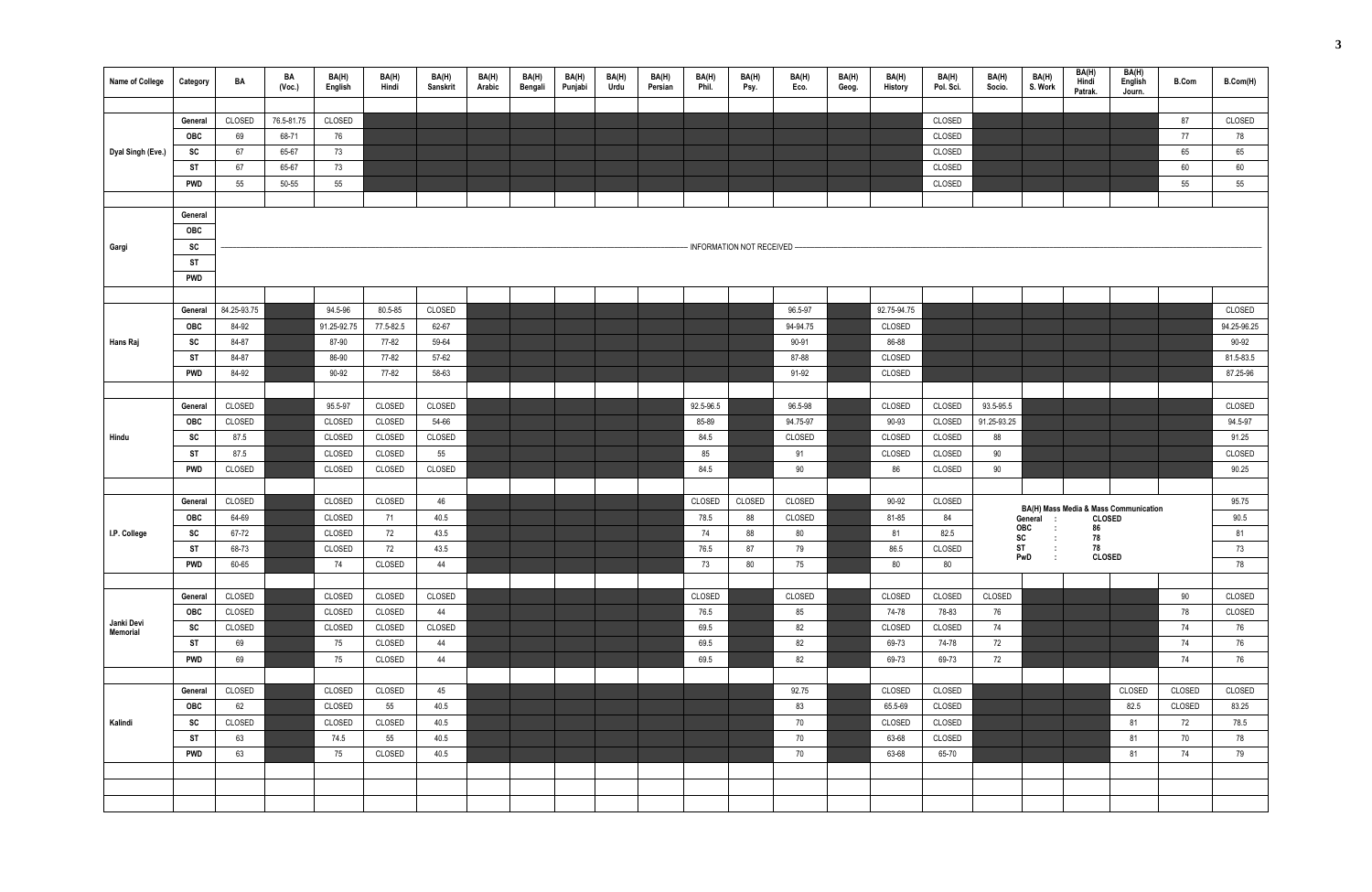| <b>Name of College</b>  | Category   | BA                       | BA<br>(Voc.) | BA(H)<br>English   | BA(H)<br>Hindi           | BA(H)<br>Sanskrit        | BA(H)<br>Arabic | BA(H)<br>Bengali | BA(H)<br>Punjabi | BA(H)<br>Urdu | BA(H)<br>Persian | BA(H)<br>Phil.     | BA(H)<br>Psy.      | BA(H)<br>Eco.      | BA(H)<br>Geog. | BA(H)<br><b>History</b> | BA(H)<br>Pol. Sci. | BA(H)<br>Socio. | BA(H)<br>S. Work | BA(H)<br>Hindi<br>Patrak. | BA(H)<br>English<br>Journ. | <b>B.Com</b> | B.Com(H)   |
|-------------------------|------------|--------------------------|--------------|--------------------|--------------------------|--------------------------|-----------------|------------------|------------------|---------------|------------------|--------------------|--------------------|--------------------|----------------|-------------------------|--------------------|-----------------|------------------|---------------------------|----------------------------|--------------|------------|
|                         |            |                          |              |                    |                          |                          |                 |                  |                  |               |                  |                    |                    |                    |                |                         |                    |                 |                  |                           |                            |              |            |
|                         | General    | CLOSED                   |              | CLOSED             | CLOSED                   | CLOSED                   |                 |                  |                  |               |                  | CLOSED             | CLOSED             | CLOSED             | CLOSED         | CLOSED                  | CLOSED             | CLOSED          |                  |                           | CLOSED                     | CLOSED       | CLOSED     |
|                         | <b>OBC</b> | 75-83                    |              | CLOSED             | CLOSED                   | 45-48                    |                 |                  |                  |               |                  | 76                 | CLOSED             | 89-91              | 84-86          | CLOSED                  | 82-85              | 78-84           |                  |                           | CLOSED                     | 89-91        | CLOSED     |
| Kamala Nehru            | SC         | 75-83                    |              | CLOSED             | CLOSED                   | CLOSED                   |                 |                  |                  |               |                  | 75                 | CLOSED             | 88-90              | 83-85          | CLOSED                  | CLOSED             | CLOSED          |                  |                           | 85-88                      | 88-90        | CLOSED     |
|                         | ST         | 75-83                    |              | CLOSED             | CLOSED                   | 45-48                    |                 |                  |                  |               |                  | 75                 | CLOSED             | 85-87              | 83-85          | CLOSED                  | 80-83              | CLOSED          |                  |                           | 85-88                      | 88-90        | CLOSED     |
|                         | <b>PWD</b> | 74-82                    |              | CLOSED             | CLOSED                   | 45-48                    |                 |                  |                  |               |                  | 74                 | CLOSED             | 85-87              | 81-83          | CLOSED                  | 79-82              | 77-83           |                  |                           | CLOSED                     | 87-89        | CLOSED     |
|                         |            |                          |              |                    |                          |                          |                 |                  |                  |               |                  |                    |                    |                    |                |                         |                    |                 |                  |                           |                            |              |            |
|                         | General    |                          |              |                    |                          |                          |                 |                  |                  |               |                  |                    | 93.25              |                    |                |                         |                    |                 |                  |                           |                            |              | CLOSED     |
|                         | OBC        |                          |              |                    |                          |                          |                 |                  |                  |               |                  |                    | 77                 |                    |                |                         |                    |                 |                  |                           |                            |              | 83-88      |
| Keshav<br>Mahavidyalaya | SC         |                          |              |                    |                          |                          |                 |                  |                  |               |                  |                    | CLOSED             |                    |                |                         |                    |                 |                  |                           |                            |              | CLOSED     |
|                         | <b>ST</b>  |                          |              |                    |                          |                          |                 |                  |                  |               |                  |                    | 65                 |                    |                |                         |                    |                 |                  |                           |                            |              | 60-65      |
|                         | <b>PWD</b> |                          |              |                    |                          |                          |                 |                  |                  |               |                  |                    | 65                 |                    |                |                         |                    |                 |                  |                           |                            |              | 60-65      |
|                         |            |                          |              |                    |                          |                          |                 |                  |                  |               |                  |                    |                    |                    |                |                         |                    |                 |                  |                           |                            |              |            |
|                         | General    | CLOSED                   |              | CLOSED             | CLOSED                   | CLOSED                   |                 | CLOSED           |                  | CLOSED        |                  |                    |                    | CLOSED             | CLOSED         | CLOSED                  | CLOSED             |                 |                  |                           |                            | 95.5-95.75   | CLOSED     |
|                         | <b>OBC</b> | CLOSED                   |              | CLOSED             | CLOSED                   | CLOSED                   |                 | CLOSED           |                  | CLOSED        |                  |                    |                    | CLOSED             | CLOSED         | CLOSED                  | CLOSED             |                 |                  |                           |                            | 91.5-91.75   | CLOSED     |
| Kirori Mal              | SC         | CLOSED                   |              | CLOSED             | CLOSED                   | CLOSED                   |                 | CLOSED           |                  | 40-50         |                  |                    |                    | 90.5-91            | CLOSED         | CLOSED                  | CLOSED             |                 |                  |                           |                            | 88-88.25     | 90.5-90.75 |
|                         | <b>ST</b>  | CLOSED                   |              | 85-86              | CLOSED                   | 45-50                    |                 | CLOSED           |                  | CLOSED        |                  |                    |                    | 88.5-89            | CLOSED         | CLOSED                  | CLOSED             |                 |                  |                           |                            | 87.25-88     | 87.5-88    |
|                         | <b>PWD</b> | CLOSED                   |              | 85-86              | CLOSED                   | 45-50                    |                 | CLOSED           |                  | CLOSED        |                  |                    |                    | 89-89.5            | CLOSED         | 86.75-87.25             | CLOSED             |                 |                  |                           |                            | 89.25-89.5   | 89.5-90.5  |
|                         |            |                          |              |                    |                          |                          |                 |                  |                  |               |                  |                    |                    |                    |                |                         |                    |                 |                  |                           |                            |              |            |
|                         | General    | CLOSED                   |              | CLOSED             | CLOSED                   | CLOSED                   |                 |                  |                  |               |                  | CLOSED             | CLOSED             | CLOSED             |                | CLOSED                  | CLOSED             | CLOSED          |                  |                           | CLOSED                     |              | CLOSED     |
|                         | <b>OBC</b> | 85.5                     |              | 91.5               | 71.75                    | 50                       |                 |                  |                  |               |                  | 85                 | 94.25              | 93.25              |                | 85.75                   | 91                 | 88.75           |                  |                           | 91.25                      |              | 93.75      |
| Lady Shri Ram           | SC         | 73                       |              | 82                 | CLOSED                   | CLOSED                   |                 |                  |                  |               |                  | 77.25              | 87.25              | 86                 |                | 67                      | 84.75              | 79.75           |                  |                           | 82.75                      |              | 89.5       |
|                         | ST         | 78                       |              | 86.75              | $ \,$                    | $-$                      |                 |                  |                  |               |                  | 86.75              | CLOSED             | 85                 |                | 91.25                   | 90                 | CLOSED          |                  |                           | CLOSED                     |              | CLOSED     |
|                         | <b>PWD</b> | Contact<br>College       |              | Contact<br>College | Contact<br>College       | Contact<br>College       |                 |                  |                  |               |                  | Contact<br>College | Contact<br>College | Contact<br>College |                | Contact<br>College      | CLOSED             | CLOSED          |                  |                           | Contact<br>College         |              | CLOSED     |
|                         |            |                          |              |                    |                          |                          |                 |                  |                  |               |                  |                    |                    |                    |                |                         |                    |                 |                  |                           |                            |              |            |
|                         | General    | CLOSED                   |              | CLOSED             | CLOSED                   | 50                       |                 |                  |                  |               |                  | CLOSED             |                    | CLOSED             |                | CLOSED                  | CLOSED             |                 |                  |                           |                            | CLOSED       | CLOSED     |
|                         | <b>OBC</b> | 67                       |              | CLOSED             | 65                       | 45                       |                 |                  |                  |               |                  | CLOSED             |                    | CLOSED             |                | CLOSED                  | CLOSED             |                 |                  |                           |                            | 75           | 82.5       |
| Lakshmi Bai             | SC.<br>vv. | 67                       |              | CLOSED             | CLOSED                   | 45                       |                 |                  |                  |               |                  | CLOSED             |                    | CLOSED             |                | CLOSED                  | CLOSED             |                 |                  |                           |                            | 70           | 72         |
|                         | ST         | 67                       |              | CLOSED             | 60                       | 45                       |                 |                  |                  |               |                  | CLOSED             |                    | CLOSED             |                | 64-65.75                | CLOSED             |                 |                  |                           |                            | 70           | 72         |
|                         | <b>PWD</b> | 67                       |              | 76                 | CLOSED                   | 45                       |                 |                  |                  |               |                  | 55                 |                    | 50                 |                | 65-65.75                | CLOSED             |                 |                  |                           |                            | 75           | 82.5       |
|                         |            |                          |              |                    |                          |                          |                 |                  |                  |               |                  |                    |                    |                    |                |                         |                    |                 |                  |                           |                            |              |            |
|                         |            |                          |              |                    |                          |                          |                 |                  |                  |               |                  |                    |                    |                    |                |                         |                    |                 |                  |                           |                            |              |            |
|                         | General    | CLOSED                   |              | 88.75-90.75        | CLOSED                   |                          |                 |                  |                  |               |                  |                    |                    |                    |                |                         | CLOSED             |                 |                  |                           | 91.25                      |              | CLOSED     |
|                         | <b>OBC</b> | 75.25                    |              | CLOSED             | CLOSED                   |                          |                 |                  |                  |               |                  |                    |                    |                    |                |                         | CLOSED             |                 |                  |                           | 85                         |              | 82         |
| Maharaja<br>Agrasen     | SC         | CLOSED                   |              | 82.5-84.5          | CLOSED                   |                          |                 |                  |                  |               |                  |                    |                    |                    |                |                         | CLOSED             |                 |                  |                           | 85                         |              | 78         |
|                         | ST         | 75                       |              | 81-83              | 67                       |                          |                 |                  |                  |               |                  |                    |                    |                    |                |                         | CLOSED             |                 |                  |                           | 80                         |              | 77         |
|                         | <b>PWD</b> | 67                       |              | 81-83              | 67                       |                          |                 |                  |                  |               |                  |                    |                    |                    |                |                         | 78                 |                 |                  |                           | 80                         |              | 77         |
|                         |            |                          |              |                    |                          |                          |                 |                  |                  |               |                  |                    |                    |                    |                |                         |                    |                 |                  |                           |                            |              |            |
|                         | General    | CLOSED                   |              | CLOSED             | CLOSED                   | CLOSED                   |                 |                  |                  |               |                  |                    |                    | CLOSED             |                | CLOSED                  | CLOSED             | CLOSED          |                  |                           |                            | CLOSED       | CLOSED     |
|                         | <b>OBC</b> | CLOSED                   |              | CLOSED             | CLOSED                   | 43                       |                 |                  |                  |               |                  |                    |                    | 88.75              |                | CLOSED                  | CLOSED             | CLOSED          |                  |                           |                            | CLOSED       | CLOSED     |
| Maitreyi                | SC         | CLOSED                   |              | 85                 | CLOSED                   | CLOSED                   |                 |                  |                  |               |                  |                    |                    | 87                 |                | 73-78                   | CLOSED             | CLOSED          |                  |                           |                            | 80-83        | 83.5-85.5  |
|                         | <b>ST</b>  | 60-73                    |              | 85                 | 64                       | 45                       |                 |                  |                  |               |                  |                    |                    | 87                 |                | CLOSED                  | CLOSED             | CLOSED          |                  |                           |                            | 80-83        | 83.5-85.5  |
|                         | <b>PWD</b> | $\overline{\phantom{0}}$ |              | $\overline{a}$     | $\overline{\phantom{a}}$ | $\overline{\phantom{a}}$ |                 |                  |                  |               |                  |                    |                    | $ \,$              |                | $\sim$                  | $\sim$             | CLOSED          |                  |                           |                            | $-$          | $\sim$     |
|                         |            |                          |              |                    |                          |                          |                 |                  |                  |               |                  |                    |                    |                    |                |                         |                    |                 |                  |                           |                            |              |            |
|                         |            |                          |              |                    |                          |                          |                 |                  |                  |               |                  |                    |                    |                    |                |                         |                    |                 |                  |                           |                            |              |            |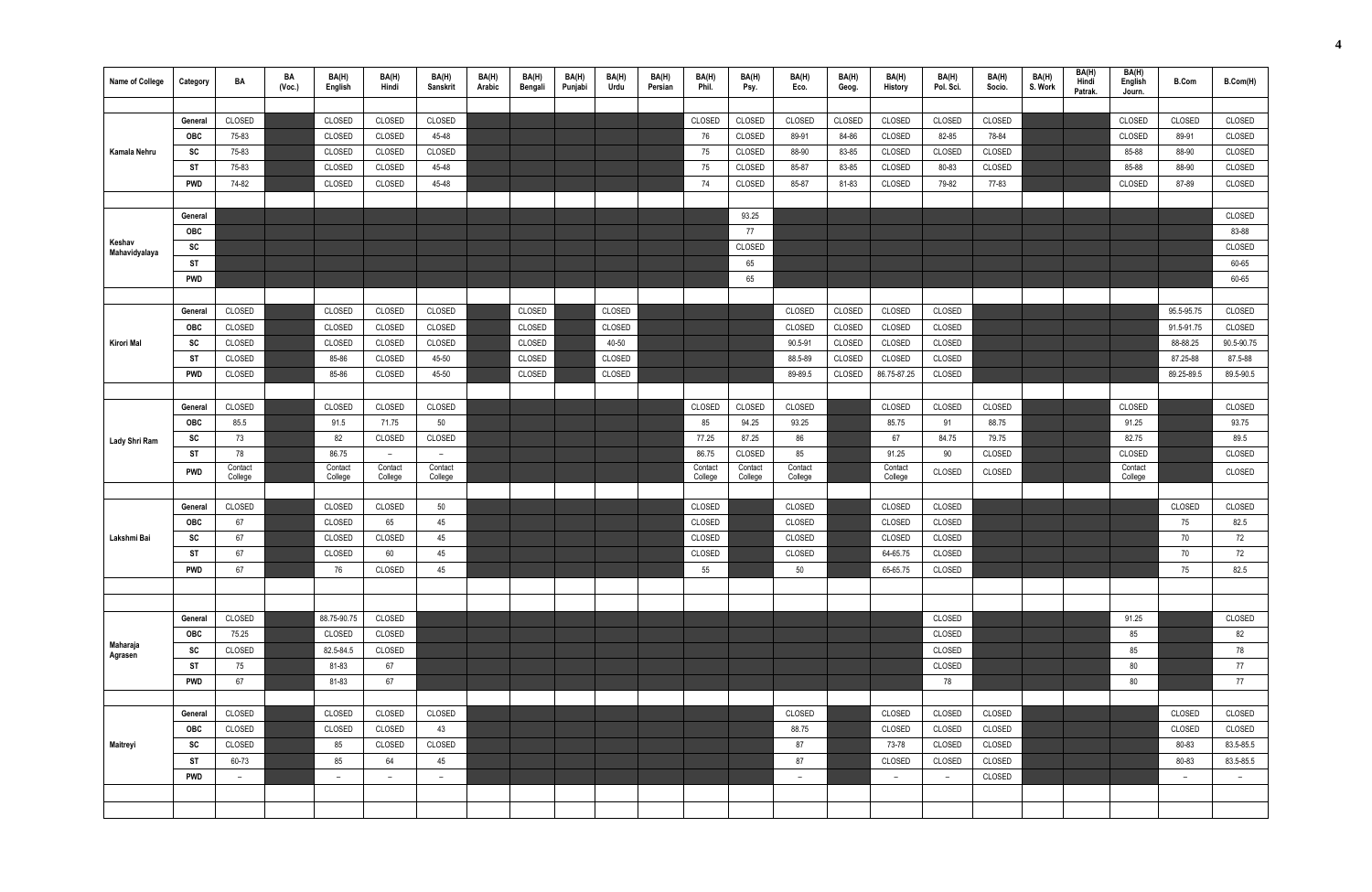| <b>Name of College</b> | Category              | BA                       | BA<br>(Voc.) | BA(H)<br>English | BA(H)<br>Hindi           | BA(H)<br><b>Sanskrit</b> | BA(H)<br>Arabic | BA(H)<br>Bengali         | BA(H)<br>Punjabi | BA(H)<br>Urdu | BA(H)<br>Persian | BA(H)<br>Phil. | BA(H)<br>Psy.  | BA(H)<br>Eco. | BA(H)<br>Geog. | BA(H)<br><b>History</b>  | BA(H)<br>Pol. Sci. | BA(H)<br>Socio. | BA(H)<br>S. Work | BA(H)<br>Hindi<br>Patrak. | BA(H)<br>English<br>Journ. | <b>B.Com</b> | B.Com(H)                 |
|------------------------|-----------------------|--------------------------|--------------|------------------|--------------------------|--------------------------|-----------------|--------------------------|------------------|---------------|------------------|----------------|----------------|---------------|----------------|--------------------------|--------------------|-----------------|------------------|---------------------------|----------------------------|--------------|--------------------------|
|                        |                       |                          |              |                  |                          |                          |                 |                          |                  |               |                  |                |                |               |                |                          |                    |                 |                  |                           |                            |              |                          |
|                        | General               | CLOSED                   |              | CLOSED           | CLOSED                   | CLOSED                   |                 |                          | CLOSED           |               |                  | CLOSED         | CLOSED         |               |                | CLOSED                   | CLOSED             |                 |                  |                           |                            | CLOSED       | CLOSED                   |
|                        | OBC                   | $\overline{\phantom{0}}$ |              | $\overline{a}$   | $\overline{a}$           | $-$                      |                 |                          | $-$              |               |                  | $\sim$         | $\overline{a}$ |               |                | $ \,$                    | $\sim$             |                 |                  |                           |                            | $ \,$        | $ \,$                    |
| Mata Sundri            | SC                    | 63                       |              | 75               | CLOSED                   | CLOSED                   |                 |                          | 40               |               |                  | CLOSED         | 72             |               |                | CLOSED                   | CLOSED             |                 |                  |                           |                            | 74           | 75                       |
|                        | ST                    | 63                       |              | 75               | CLOSED                   | 40                       |                 |                          | 40               |               |                  | CLOSED         | 72             |               |                | CLOSED                   | CLOSED             |                 |                  |                           |                            | 74           | 75                       |
|                        | PWD                   | 50                       |              | CLOSED           | 40                       | 40                       |                 |                          | 40               |               |                  | 45             | 60             |               |                | 45                       | 50                 |                 |                  |                           |                            | 60           | 65                       |
|                        |                       |                          |              |                  |                          |                          |                 |                          |                  |               |                  |                |                |               |                |                          |                    |                 |                  |                           |                            |              |                          |
|                        | General               | 89.5-93                  |              | CLOSED           | CLOSED                   | CLOSED                   |                 | CLOSED                   |                  |               |                  | CLOSED         |                | CLOSED        | CLOSED         | CLOSED                   | CLOSED             | CLOSED          |                  |                           |                            |              |                          |
|                        | OBC                   | 84-88                    |              | 92.75-93.75      | 74-79                    | CLOSED                   |                 | $ \,$                    |                  |               |                  | 84             |                | CLOSED        | CLOSED         | CLOSED                   | 92.25              | 90.5            |                  |                           |                            |              |                          |
| <b>Miranda House</b>   | SC                    | 80-84                    |              | 88.75-89.75      | CLOSED                   | CLOSED                   |                 | $\overline{\phantom{0}}$ |                  |               |                  | 81             |                | CLOSED        | 88             | 86                       | 88                 | 84.5            |                  |                           |                            |              |                          |
|                        | ST                    | 84.5-87                  |              | 91.75-92.25      | 68-73                    | 56                       |                 | $ \,$                    |                  |               |                  | 85.25          |                | 87-87.75      | CLOSED         | CLOSED                   | CLOSED             | CLOSED          |                  |                           |                            |              |                          |
|                        | PWD                   | CLOSED                   |              | CLOSED           | CLOSED                   | CLOSED                   |                 | $\overline{\phantom{0}}$ |                  |               |                  | 82             |                | CLOSED        | 83             | 83                       | CLOSED             | CLOSED          |                  |                           |                            |              |                          |
|                        |                       | CLOSED                   |              | CLOSED           | CLOSED                   | CLOSED                   |                 |                          |                  |               |                  |                |                | 93.25-94.25   |                | CLOSED                   | CLOSED             |                 |                  |                           |                            | CLOSED       | CLOSED                   |
|                        | General<br><b>OBC</b> | CLOSED                   |              | CLOSED           | CLOSED                   |                          |                 |                          |                  |               |                  |                |                | CLOSED        |                | CLOSED                   | CLOSED             |                 |                  |                           |                            |              | CLOSED                   |
| Moti Lal Nehru         | SC                    | 71-74                    |              | 79               | CLOSED                   | CLOSED<br>CLOSED         |                 |                          |                  |               |                  |                |                | CLOSED        |                | CLOSED                   | CLOSED             |                 |                  |                           |                            | CLOSED<br>77 | CLOSED                   |
|                        | <b>ST</b>             | 71-74                    |              | 76               | CLOSED                   | 45                       |                 |                          |                  |               |                  |                |                | 78            |                | CLOSED                   | CLOSED             |                 |                  |                           |                            | 71           | 69                       |
|                        | <b>PWD</b>            | 71-74                    |              | 78               | CLOSED                   | 45                       |                 |                          |                  |               |                  |                |                | 78            |                | CLOSED                   | CLOSED             |                 |                  |                           |                            | 70           | 74                       |
|                        |                       |                          |              |                  |                          |                          |                 |                          |                  |               |                  |                |                |               |                |                          |                    |                 |                  |                           |                            |              |                          |
|                        | General               | CLOSED                   |              | 87.75            | CLOSED                   |                          |                 |                          |                  |               |                  |                |                |               |                | CLOSED                   | CLOSED             |                 |                  |                           |                            | CLOSED       | CLOSED                   |
|                        | OBC                   | CLOSED                   |              | 81.5             | CLOSED                   |                          |                 |                          |                  |               |                  |                |                |               |                | CLOSED                   | CLOSED             |                 |                  |                           |                            | 79-87        | 81-89                    |
| Moti Lal Nehru         | SC                    | CLOSED                   |              | CLOSED           | CLOSED                   |                          |                 |                          |                  |               |                  |                |                |               |                | CLOSED                   | CLOSED             |                 |                  |                           |                            | 77           | 79                       |
| (Eve.)                 | <b>ST</b>             | CLOSED                   |              | CLOSED           | CLOSED                   |                          |                 |                          |                  |               |                  |                |                |               |                | CLOSED                   | CLOSED             |                 |                  |                           |                            | 77           | 79                       |
|                        | <b>PWD</b>            | 48                       |              | 49               | CLOSED                   |                          |                 |                          |                  |               |                  |                |                |               |                | 49                       | CLOSED             |                 |                  |                           |                            | 49           | 47                       |
|                        |                       |                          |              |                  |                          |                          |                 |                          |                  |               |                  |                |                |               |                |                          |                    |                 |                  |                           |                            |              |                          |
|                        |                       |                          |              |                  |                          |                          |                 |                          |                  |               |                  |                |                |               |                |                          |                    |                 |                  |                           |                            |              |                          |
|                        | General               | CLOSED                   |              | CLOSED           | CLOSED                   | CLOSED                   |                 |                          |                  |               |                  |                |                | CLOSED        |                | CLOSED                   | CLOSED             |                 |                  |                           |                            | 90           | 93                       |
|                        | OBC                   | CLOSED                   |              | CLOSED           | CLOSED                   | CLOSED                   |                 |                          |                  |               |                  |                |                | CLOSED        |                | CLOSED                   | CLOSED             |                 |                  |                           |                            | CLOSED       | CLOSED                   |
| P.G.D.A.V.             | SC                    | CLOSED                   |              | CLOSED           | CLOSED                   | CLOSED                   |                 |                          |                  |               |                  |                |                | CLOSED        |                | CLOSED                   | CLOSED             |                 |                  |                           |                            | 73           | CLOSED                   |
|                        | <b>ST</b>             | CLOSED                   |              | CLOSED           | CLOSED                   | CLOSED                   |                 |                          |                  |               |                  |                |                | CLOSED        |                | CLOSED                   | CLOSED             |                 |                  |                           |                            | 62           | CLOSED                   |
|                        | PWD                   | CLOSED                   |              | CLOSED           | CLOSED                   | 40                       |                 |                          |                  |               |                  |                |                | CLOSED        |                | 50                       | CLOSED             |                 |                  |                           |                            | 53           | CLOSED                   |
|                        |                       |                          |              |                  |                          |                          |                 |                          |                  |               |                  |                |                |               |                |                          |                    |                 |                  |                           |                            |              |                          |
|                        | General               | CLOSED                   |              |                  | CLOSED                   |                          |                 |                          |                  |               |                  |                |                |               |                |                          | CLOSED             |                 |                  |                           |                            | CLOSED       | CLOSED                   |
|                        | <b>OBC</b>            | 65.5                     |              |                  | CLOSED                   |                          |                 |                          |                  |               |                  |                |                |               |                |                          | CLOSED             |                 |                  |                           |                            | 78           | 79                       |
| .A.V.(Eve.)            | SC                    | 62                       |              |                  | CLOSED                   |                          |                 |                          |                  |               |                  |                |                |               |                |                          | CLOSED             |                 |                  |                           |                            | 69           | 73                       |
|                        | ST                    | 57                       |              |                  | 54                       |                          |                 |                          |                  |               |                  |                |                |               |                |                          | CLOSED             |                 |                  |                           |                            | 62           | 67                       |
|                        | PWD                   | 50                       |              |                  | 55                       |                          |                 |                          |                  |               |                  |                |                |               |                |                          | CLOSED             |                 |                  |                           |                            | 60           | 60                       |
|                        |                       |                          |              |                  |                          |                          |                 |                          |                  |               |                  |                |                |               |                |                          |                    |                 |                  |                           |                            |              |                          |
|                        | General               | $ \,$                    |              | $-$              | $\overline{\phantom{m}}$ | 53                       |                 |                          |                  |               |                  |                |                | $ \,$         |                | $\sim$                   | $-$                |                 |                  |                           |                            |              | $-$                      |
|                        | <b>OBC</b>            | $ \,$                    |              | $ \,$            | $\overline{\phantom{m}}$ | 47                       |                 |                          |                  |               |                  |                |                | $-$           |                | $-$                      | $-$                |                 |                  |                           |                            |              | $-$                      |
| Rajdhani               | SC                    | $\sim$                   |              | $-$              | $\overline{\phantom{m}}$ | $-$                      |                 |                          |                  |               |                  |                |                | $ \,$         |                | $\sim$                   | $-$                |                 |                  |                           |                            |              | $\overline{\phantom{m}}$ |
|                        | <b>ST</b>             | $\overline{\phantom{0}}$ |              | 75               | 60                       | 45                       |                 |                          |                  |               |                  |                |                | 74            |                | $-$                      | $-$                |                 |                  |                           |                            |              | 70-75                    |
|                        | <b>PWD</b>            | 62                       |              | $ \,$            | $-$                      | 45                       |                 |                          |                  |               |                  |                |                | 74            |                | $\overline{\phantom{0}}$ | $-$                |                 |                  |                           |                            |              | $ \,$                    |
|                        |                       |                          |              |                  |                          |                          |                 |                          |                  |               |                  |                |                |               |                |                          |                    |                 |                  |                           |                            |              |                          |
|                        |                       |                          |              |                  |                          |                          |                 |                          |                  |               |                  |                |                |               |                |                          |                    |                 |                  |                           |                            |              |                          |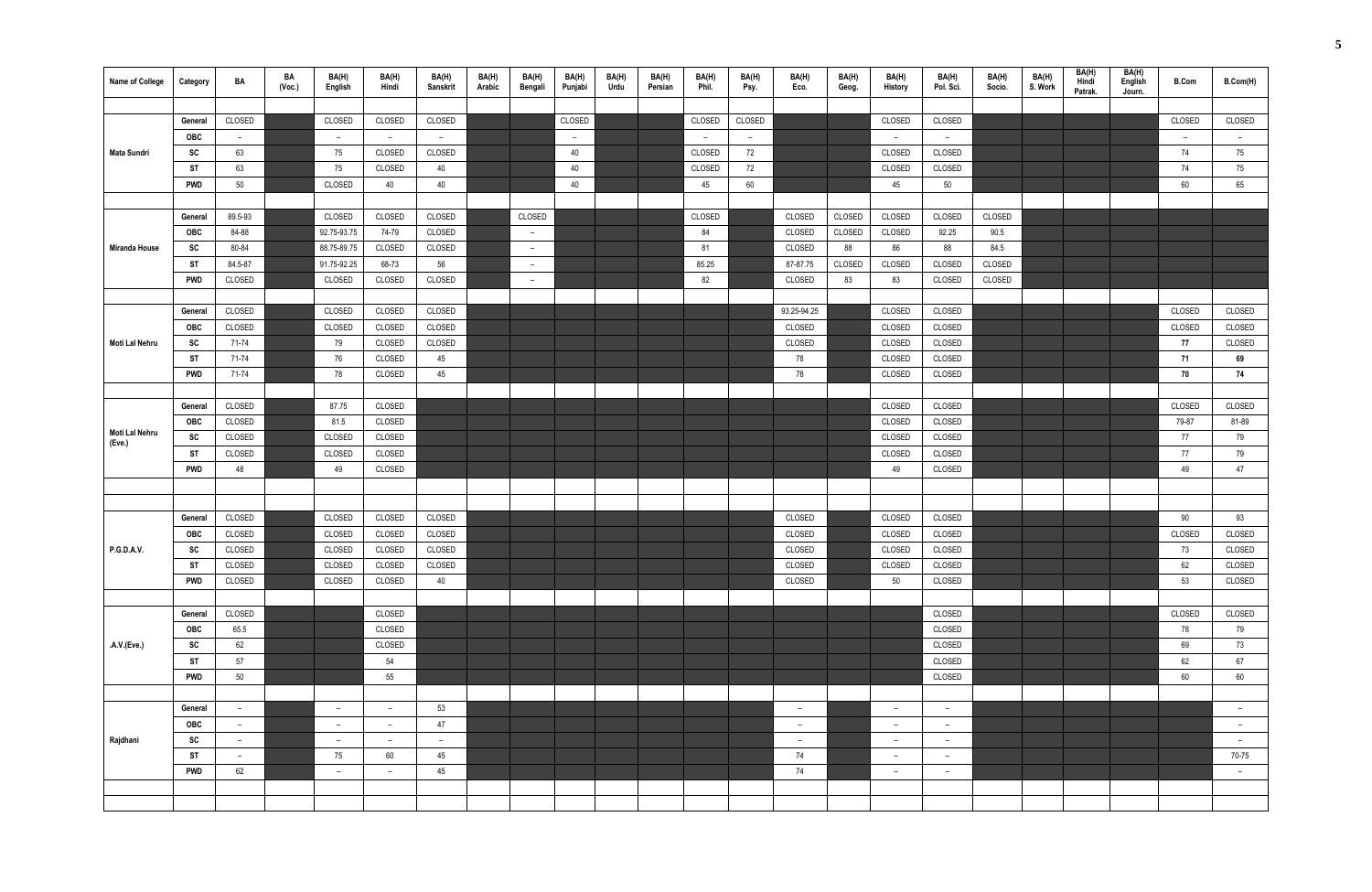| <b>Name of College</b>      | Category                | BA                 | BA<br>(Vec.) | BA(H)<br>English | BA(H)<br>Hindi | BA(H)<br>Sanskrit | BA(H)<br>Arabic | BA(H)<br>Bengali | BA(H)<br>Punjabi | BA(H)<br>Urdu | BA(H)<br>Persian | BA(H)<br>Phil. | BA(H)<br>Psy.                | BA(H)<br>Eco.    | BA(H)<br>Geog. | BA(H)<br>History        | BA(H)<br>Pol. Sci. | BA(H)<br>Socio. | BA(H)<br>S. Work | BA(H)<br>Hindi<br>Patrak. | BA(H)<br>English<br>Journ. | <b>B.Com</b> | B.Com(H)     |
|-----------------------------|-------------------------|--------------------|--------------|------------------|----------------|-------------------|-----------------|------------------|------------------|---------------|------------------|----------------|------------------------------|------------------|----------------|-------------------------|--------------------|-----------------|------------------|---------------------------|----------------------------|--------------|--------------|
|                             |                         |                    |              |                  |                |                   |                 |                  |                  |               |                  |                |                              |                  |                | Against                 |                    |                 |                  |                           |                            |              |              |
|                             | General                 | CLOSED             |              | CLOSED           | CLOSED         |                   |                 |                  |                  |               |                  |                |                              |                  |                | Cancellation            | CLOSED             |                 |                  | CLOSED                    |                            | 92.5         | CLOSED       |
|                             | <b>OBC</b>              | 79                 |              | CLOSED           | CLOSED         |                   |                 |                  |                  |               |                  |                |                              |                  |                | Against<br>Cancellation | CLOSED             |                 |                  | CLOSED                    |                            | 86           | 88           |
| Ram Lal Anand               | SC                      | 77                 |              | 80               | CLOSED         |                   |                 |                  |                  |               |                  |                |                              |                  |                | CLOSED                  | CLOSED             |                 |                  | 80                        |                            | 80           | 83           |
|                             | ST                      | 77                 |              | 80               | 63             |                   |                 |                  |                  |               |                  |                |                              |                  |                | Against<br>Cancellation | CLOSED             |                 |                  | 80                        |                            | 79           | 81           |
|                             | <b>PWD</b>              | 77                 |              | 78.5             | 63             |                   |                 |                  |                  |               |                  |                |                              |                  |                | 76                      | 77                 |                 |                  | 80                        |                            | 76           | 80           |
|                             |                         |                    |              |                  |                |                   |                 |                  |                  |               |                  |                |                              |                  |                |                         |                    |                 |                  |                           |                            |              |              |
|                             | General                 |                    |              |                  |                |                   |                 |                  |                  |               |                  |                |                              |                  |                |                         |                    |                 |                  |                           |                            |              |              |
| Ram Lal Anand               | <b>OBC</b><br>SC        |                    |              |                  |                |                   |                 |                  |                  |               |                  |                | - INFORMATION NOT RECEIVED - |                  |                |                         |                    |                 |                  |                           |                            |              |              |
| (Eve.)                      | <b>ST</b>               |                    |              |                  |                |                   |                 |                  |                  |               |                  |                |                              |                  |                |                         |                    |                 |                  |                           |                            |              |              |
|                             | <b>PWD</b>              |                    |              |                  |                |                   |                 |                  |                  |               |                  |                |                              |                  |                |                         |                    |                 |                  |                           |                            |              |              |
|                             |                         |                    |              |                  |                |                   |                 |                  |                  |               |                  |                |                              |                  |                |                         |                    |                 |                  |                           |                            |              |              |
|                             | General                 | CLOSED             |              | CLOSED           | CLOSED         | CLOSED            |                 |                  |                  |               |                  |                |                              | CLOSED           |                | CLOSED                  | CLOSED             |                 |                  |                           |                            | 95.5-97.5    | CLOSED       |
|                             | <b>OBC</b>              | CLOSED             |              | CLOSED           | CLOSED         | CLOSED            |                 |                  |                  |               |                  |                |                              | 93.25-94.25      |                | CLOSED                  | CLOSED             |                 |                  |                           |                            | CLOSED       | 94-96.25     |
| Ramjas                      | SC                      | CLOSED             |              | CLOSED           | CLOSED         | CLOSED            |                 |                  |                  |               |                  |                |                              | 90-91            |                | CLOSED                  | CLOSED             |                 |                  |                           |                            | CLOSED       | CLOSED       |
|                             | <b>ST</b>               | CLOSED             |              | CLOSED           | 70-81          | 57-58             |                 |                  |                  |               |                  |                |                              | 88-89            |                | CLOSED                  | CLOSED             |                 |                  |                           |                            | CLOSED       | CLOSED       |
|                             | <b>PWD</b>              | CLOSED             |              | CLOSED           | CLOSED         | 57-58             |                 |                  |                  |               |                  |                |                              | 89.5-90.5        |                | CLOSED                  | CLOSED             |                 |                  |                           |                            | CLOSED       | 90-92        |
|                             |                         |                    |              |                  |                |                   |                 |                  |                  |               |                  |                |                              |                  |                |                         |                    |                 |                  |                           |                            |              |              |
|                             | General                 | CLOSED             |              | CLOSED           | CLOSED         | CLOSED            |                 |                  |                  | CLOSED        |                  |                |                              | CLOSED           |                | CLOSED                  | CLOSED             |                 |                  |                           |                            | CLOSED       | CLOSED       |
| Satyawati Co-Ed.            | <b>OBC</b>              | CLOSED             |              | 82-91            | CLOSED         | CLOSED            |                 |                  |                  | 43<br>40      |                  |                |                              | 85-93.25         |                | CLOSED                  | 79-81.25           |                 |                  |                           |                            | 81-85        | 82-88        |
|                             | SC<br><b>ST</b>         | CLOSED<br>CLOSED   |              | 80-85<br>78      | CLOSED<br>60   | CLOSED<br>43      |                 |                  |                  | 40            |                  |                |                              | CLOSED<br>CLOSED |                | CLOSED<br>CLOSED        | CLOSED<br>CLOSED   |                 |                  |                           |                            | CLOSED<br>63 | CLOSED<br>65 |
|                             | <b>PWD</b>              | CLOSED             |              | 65               | CLOSED         | CLOSED            |                 |                  |                  | 40            |                  |                |                              | 60               |                | CLOSED                  | CLOSED             |                 |                  |                           |                            | 58           | 60           |
|                             |                         |                    |              |                  |                |                   |                 |                  |                  |               |                  |                |                              |                  |                |                         |                    |                 |                  |                           |                            |              |              |
|                             | General                 | Contact            |              | CLOSED           | CLOSED         |                   |                 |                  |                  |               |                  |                |                              | CLOSED           |                | CLOSED                  | CLOSED             |                 |                  |                           |                            | 86.25        | CLOSED       |
|                             | OBC                     | College<br>Contact |              | CLOSED           | 64.25          |                   |                 |                  |                  |               |                  |                |                              | CLOSED           |                | CLOSED                  | CLOSED             |                 |                  |                           |                            | 74-80.75     | 81-89.75     |
|                             |                         | College<br>Contact |              |                  |                |                   |                 |                  |                  |               |                  |                |                              |                  |                |                         |                    |                 |                  |                           |                            |              |              |
| Satyawati (Eve.)            | SC                      | College<br>Contact |              | 73.25            | CLOSED         |                   |                 |                  |                  |               |                  |                |                              | 72               |                | CLOSED                  | CLOSED             |                 |                  |                           |                            | CLOSED       | CLOSED       |
|                             | <b>ST</b>               | College            |              | 73.75            | 61.5           |                   |                 |                  |                  |               |                  |                |                              | 69.25            |                | CLOSED                  | CLOSED             |                 |                  |                           |                            | 63.5-67.5    | 67-71.5      |
|                             | <b>PWD</b>              | Contact<br>College |              | 54               | 54             |                   |                 |                  |                  |               |                  |                |                              | 54               |                | 54                      | 54                 |                 |                  |                           |                            | 54           | 54           |
|                             |                         |                    |              |                  |                |                   |                 |                  |                  |               |                  |                |                              |                  |                |                         |                    |                 |                  |                           |                            |              |              |
|                             | General                 |                    |              |                  |                |                   |                 |                  |                  |               |                  |                |                              |                  |                |                         |                    |                 |                  |                           |                            |              |              |
| <b>Shaheed Bhagat</b>       | OBC                     |                    |              |                  |                |                   |                 |                  |                  |               |                  |                |                              |                  |                |                         |                    |                 |                  |                           |                            |              |              |
| Singh                       | SC                      |                    |              |                  |                |                   |                 |                  |                  |               |                  |                | - INFORMATION NOT RECEIVED   |                  |                |                         |                    |                 |                  |                           |                            |              |              |
|                             | <b>ST</b><br><b>PWD</b> |                    |              |                  |                |                   |                 |                  |                  |               |                  |                |                              |                  |                |                         |                    |                 |                  |                           |                            |              |              |
|                             |                         |                    |              |                  |                |                   |                 |                  |                  |               |                  |                |                              |                  |                |                         |                    |                 |                  |                           |                            |              |              |
|                             | General                 | CLOSED             |              |                  |                |                   |                 |                  |                  |               |                  |                |                              |                  | CLOSED         |                         | CLOSED             |                 |                  |                           |                            | CLOSED       | CLOSED       |
|                             | OBC                     | CLOSED             |              |                  |                |                   |                 |                  |                  |               |                  |                |                              |                  | CLOSED         |                         | CLOSED             |                 |                  |                           |                            | CLOSED       | CLOSED       |
| Shaheed Bhagat<br>Singh (E) | SC                      | CLOSED             |              |                  |                |                   |                 |                  |                  |               |                  |                |                              |                  | CLOSED         |                         | CLOSED             |                 |                  |                           |                            | CLOSED       | CLOSED       |
|                             | ST                      | CLOSED             |              |                  |                |                   |                 |                  |                  |               |                  |                |                              |                  | CLOSED         |                         | CLOSED             |                 |                  |                           |                            | 52           | CLOSED       |
|                             | <b>PWD</b>              | 55                 |              |                  |                |                   |                 |                  |                  |               |                  |                |                              |                  | 57             |                         | 50                 |                 |                  |                           |                            | 55           | 60           |
|                             |                         |                    |              |                  |                |                   |                 |                  |                  |               |                  |                |                              |                  |                |                         |                    |                 |                  |                           |                            |              |              |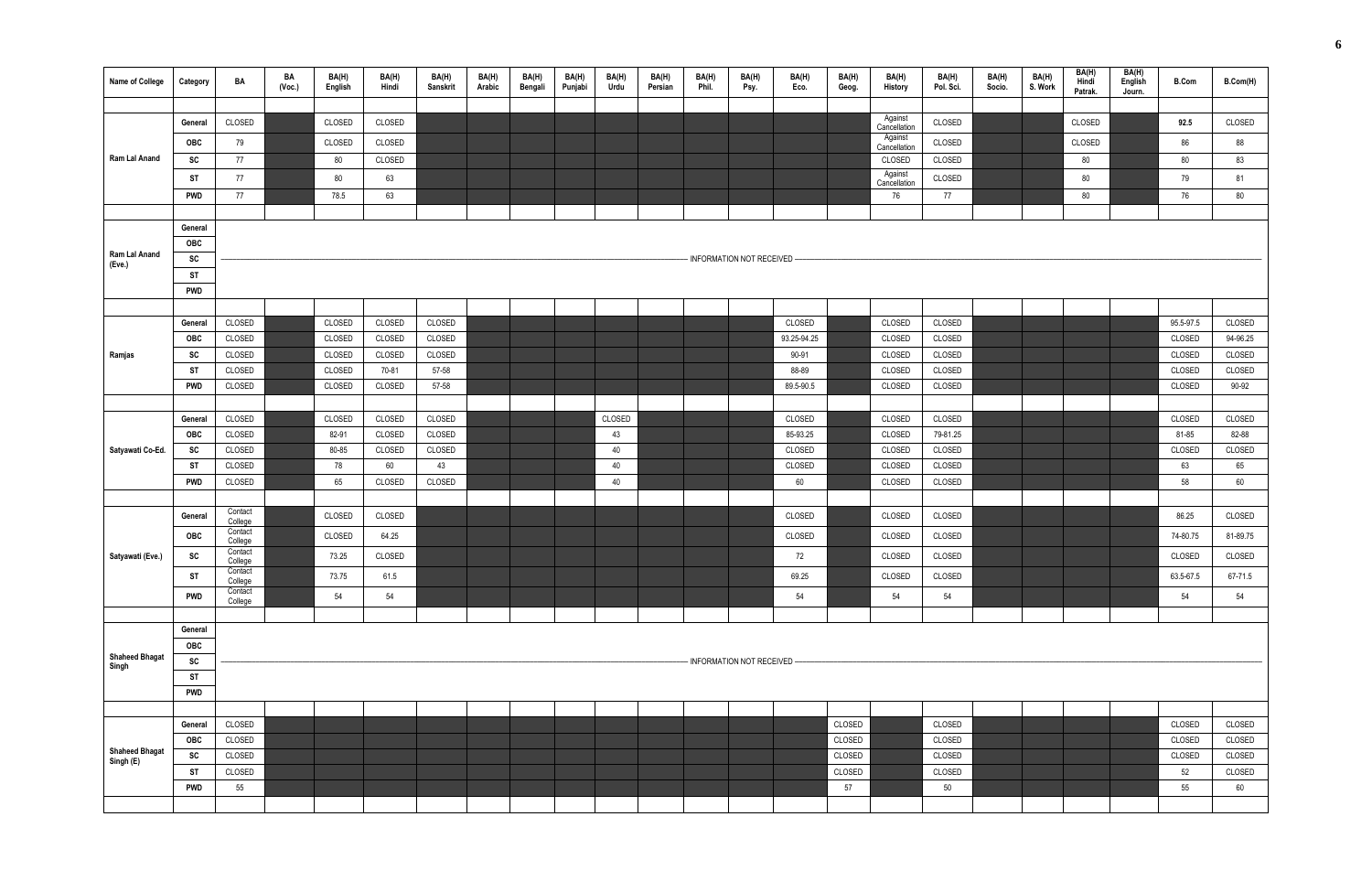| Name of College                       | Category   | BA     | BA<br>(Vec.) | BA(H)<br>English | BA(H)<br>Hindi | BA(H)<br>Sanskrit | BA(H)<br>Arabic | BA(H)<br>Bengali | BA(H)<br>Punjabi | BA(H)<br>Urdu | BA(H)<br>Persian | BA(H)<br>Phil. | BA(H)<br>Psy. | BA(H)<br>Eco.            | BA(H)<br>Geog. | BA(H)<br><b>History</b> | BA(H)<br>Pol. Sci. | BA(H)<br>Socio. | BA(H)<br>S. Work | BA(H)<br>Hindi<br>Patrak. | BA(H)<br>English<br>Journ. | <b>B.Com</b> | B.Com(H)                 |
|---------------------------------------|------------|--------|--------------|------------------|----------------|-------------------|-----------------|------------------|------------------|---------------|------------------|----------------|---------------|--------------------------|----------------|-------------------------|--------------------|-----------------|------------------|---------------------------|----------------------------|--------------|--------------------------|
|                                       |            |        |              |                  |                |                   |                 |                  |                  |               |                  |                |               |                          |                |                         |                    |                 |                  |                           |                            |              |                          |
|                                       | General    |        |              |                  |                |                   |                 |                  |                  |               |                  |                |               | $\overline{\phantom{a}}$ |                |                         |                    |                 |                  |                           |                            |              | $\overline{\phantom{a}}$ |
|                                       | OBC        |        |              |                  |                |                   |                 |                  |                  |               |                  |                |               | $ \,$                    |                |                         |                    |                 |                  |                           |                            |              | $-$                      |
| Shri Ram Coll. of<br>Commerce.        | SC         |        |              |                  |                |                   |                 |                  |                  |               |                  |                |               | $\overline{a}$           |                |                         |                    |                 |                  |                           |                            |              | $-$                      |
|                                       | <b>ST</b>  |        |              |                  |                |                   |                 |                  |                  |               |                  |                |               | $\overline{a}$           |                |                         |                    |                 |                  |                           |                            |              | $ \,$                    |
|                                       | <b>PWD</b> |        |              |                  |                |                   |                 |                  |                  |               |                  |                |               | 83-93.5                  |                |                         |                    |                 |                  |                           |                            |              | $-$                      |
|                                       |            |        |              |                  |                |                   |                 |                  |                  |               |                  |                |               |                          |                |                         |                    |                 |                  |                           |                            |              |                          |
|                                       | General    |        |              |                  |                |                   |                 |                  |                  |               |                  |                |               | CLOSED                   |                |                         |                    |                 |                  |                           |                            | CLOSED       | CLOSED                   |
|                                       | <b>OBC</b> |        |              |                  |                |                   |                 |                  |                  |               |                  |                |               | NA                       |                |                         |                    |                 |                  |                           |                            | NA           | Na                       |
| S.G.G.S. Coll. of<br>Commerce.        | SC         |        |              |                  |                |                   |                 |                  |                  |               |                  |                |               | 80.5                     |                |                         |                    |                 |                  |                           |                            | 77           | 79                       |
|                                       | <b>ST</b>  |        |              |                  |                |                   |                 |                  |                  |               |                  |                |               | 68                       |                |                         |                    |                 |                  |                           |                            | 63           | 64                       |
|                                       | <b>PWD</b> |        |              |                  |                |                   |                 |                  |                  |               |                  |                |               | 67                       |                |                         |                    |                 |                  |                           |                            | 65           | 69                       |
|                                       |            |        |              |                  |                |                   |                 |                  |                  |               |                  |                |               |                          |                |                         |                    |                 |                  |                           |                            |              |                          |
|                                       | General    | 87-88  |              | CLOSED           | 80             |                   |                 |                  | CLOSED           |               |                  |                |               | CLOSED                   |                | CLOSED                  | CLOSED             |                 |                  |                           |                            | 95.5         | 96                       |
|                                       | OBC        | $\sim$ |              | $\overline{a}$   | $ \,$          |                   |                 |                  | $ \,$            |               |                  |                |               | $\overline{a}$           |                | $-$                     | $-$                |                 |                  |                           |                            | $-$          | $ \,$                    |
| S.G.T.B. Khalsa                       | SC         | CLOSED |              | 83               | CLOSED         |                   |                 |                  | $36\,$           |               |                  |                |               | 87                       |                | CLOSED                  | CLOSED             |                 |                  |                           |                            | CLOSED       | CLOSED                   |
|                                       | ST         | CLOSED |              | 81               | CLOSED         |                   |                 |                  | 36               |               |                  |                |               | 79                       |                | CLOSED                  | CLOSED             |                 |                  |                           |                            | CLOSED       | CLOSED                   |
|                                       | <b>PWD</b> | CLOSED |              | 80               | CLOSED         |                   |                 |                  | 45               |               |                  |                |               | 83                       |                | CLOSED                  | CLOSED             |                 |                  |                           |                            | CLOSED       | 85                       |
|                                       |            |        |              |                  |                |                   |                 |                  |                  |               |                  |                |               |                          |                |                         |                    |                 |                  |                           |                            |              |                          |
|                                       | General    | CLOSED |              | 88.5             | 74.5           |                   |                 |                  | CLOSED           |               |                  |                |               |                          |                | CLOSED                  | CLOSED             |                 |                  | 78                        |                            | CLOSED       | CLOSED                   |
|                                       | <b>OBC</b> | $\sim$ |              | $\sim$           | $\sim$         |                   |                 |                  | $ \,$            |               |                  |                |               |                          |                | $\overline{a}$          | $\sim$             |                 |                  | $ \,$                     |                            | $-$          | $-$                      |
| S.G.N.D. Khalsa                       | SC         | CLOSED |              | CLOSED           | 66             |                   |                 |                  | 46               |               |                  |                |               |                          |                | CLOSED                  | CLOSED             |                 |                  | 69                        |                            | 70           | 72                       |
|                                       | <b>ST</b>  | 67     |              | 72               | 66             |                   |                 |                  | 46               |               |                  |                |               |                          |                | CLOSED                  | 75                 |                 |                  | 69                        |                            | 64           | 65                       |
|                                       | <b>PWD</b> | 65     |              | 72               | CLOSED         |                   |                 |                  | 46               |               |                  |                |               |                          |                | 68                      | 73                 |                 |                  | 69                        |                            | 64           | 67                       |
|                                       |            |        |              |                  |                |                   |                 |                  |                  |               |                  |                |               |                          |                |                         |                    |                 |                  |                           |                            |              |                          |
|                                       |            |        |              |                  |                |                   |                 |                  |                  |               |                  |                |               |                          |                |                         |                    |                 |                  |                           |                            |              |                          |
|                                       | General    | CLOSED |              | CLOSED           | CLOSED         | WL                |                 |                  |                  |               |                  |                |               | CLOSED                   | CLOSED         | CLOSED                  | CLOSED             |                 |                  |                           |                            | 91           | WL                       |
|                                       | <b>OBC</b> | WL     |              | CLOSED           | CLOSED         | 45                |                 |                  |                  |               |                  |                |               | 86.5                     | CLOSED         | WL                      | CLOSED             |                 |                  |                           |                            | 87           | 90                       |
| Shivaji                               | SC         | CLOSED |              | CLOSED           | CLOSED         | WL                |                 |                  |                  |               |                  |                |               | CLOSED                   | CLOSED         | CLOSED                  | CLOSED             |                 |                  |                           |                            | 78           | 83                       |
|                                       | <b>ST</b>  | 68-70  |              | 75-79            | 63             | 45                |                 |                  |                  |               |                  |                |               | 73                       | CLOSED         | CLOSED                  | WL                 |                 |                  |                           |                            | 78           | 82.5                     |
|                                       | <b>PWD</b> | 68     |              | CLOSED           | 62             | 45                |                 |                  |                  |               |                  |                |               | 67                       | CLOSED         | CLOSED                  | 74                 |                 |                  |                           |                            | 78           | 81                       |
|                                       |            |        |              |                  |                |                   |                 |                  |                  |               |                  |                |               |                          |                |                         |                    |                 |                  |                           |                            |              |                          |
|                                       | General    | CLOSED |              | CLOSED           | CLOSED         | 45                |                 |                  |                  |               |                  | CLOSED         | CLOSED        | CLOSED                   |                | CLOSED                  | CLOSED             |                 |                  |                           |                            | CLOSED       | CLOSED                   |
|                                       | <b>OBC</b> | 66     |              | 83.5             | CLOSED         | 45                |                 |                  |                  |               |                  | CLOSED         | 79.25         | 79.5                     |                | CLOSED                  | 75                 |                 |                  |                           |                            | 81.5         | 83                       |
| Shyama Prasad<br>Mukherjee<br>College | SC         | CLOSED |              | 81               | CLOSED         | 45                |                 |                  |                  |               |                  | CLOSED         | 77.5          | 79.75                    |                | CLOSED                  | CLOSED             |                 |                  |                           |                            | 78           | 80                       |
|                                       | <b>ST</b>  | 64     |              | 81               | 63.5           | 45                |                 |                  |                  |               |                  | CLOSED         | 77.5          | 79.75                    |                | 62.5                    | 75                 |                 |                  |                           |                            | 78           | 80                       |
|                                       | <b>PWD</b> | 64     |              | 83.5             | CLOSED         | 45                |                 |                  |                  |               |                  | 61             | 80            | 79.75                    |                | 62.5                    | 78.5               |                 |                  |                           |                            | 78           | 80                       |
|                                       |            |        |              |                  |                |                   |                 |                  |                  |               |                  |                |               |                          |                |                         |                    |                 |                  |                           |                            |              |                          |
|                                       | General    | CLOSED |              | CLOSED           | CLOSED         |                   |                 |                  |                  |               |                  |                |               | CLOSED                   |                | CLOSED                  | CLOSED             |                 |                  |                           |                            | CLOSED       | CLOSED                   |
|                                       | OBC        | CLOSED |              | CLOSED           | CLOSED         |                   |                 |                  |                  |               |                  |                |               | CLOSED                   |                | CLOSED                  | CLOSED             |                 |                  |                           |                            | CLOSED       | CLOSED                   |
| Shyam Lal                             | SC         | CLOSED |              | CLOSED           | CLOSED         |                   |                 |                  |                  |               |                  |                |               | CLOSED                   |                | CLOSED                  | CLOSED             |                 |                  |                           |                            | CLOSED       | CLOSED                   |
|                                       | <b>ST</b>  | CLOSED |              | CLOSED           | CLOSED         |                   |                 |                  |                  |               |                  |                |               | CLOSED                   |                | CLOSED                  | CLOSED             |                 |                  |                           |                            | CLOSED       | CLOSED                   |
|                                       | <b>PWD</b> | CLOSED |              | CLOSED           | CLOSED         |                   |                 |                  |                  |               |                  |                |               | CLOSED                   |                | CLOSED                  | CLOSED             |                 |                  |                           |                            | CLOSED       | CLOSED                   |
|                                       |            |        |              |                  |                |                   |                 |                  |                  |               |                  |                |               |                          |                |                         |                    |                 |                  |                           |                            |              |                          |
|                                       |            |        |              |                  |                |                   |                 |                  |                  |               |                  |                |               |                          |                |                         |                    |                 |                  |                           |                            |              |                          |